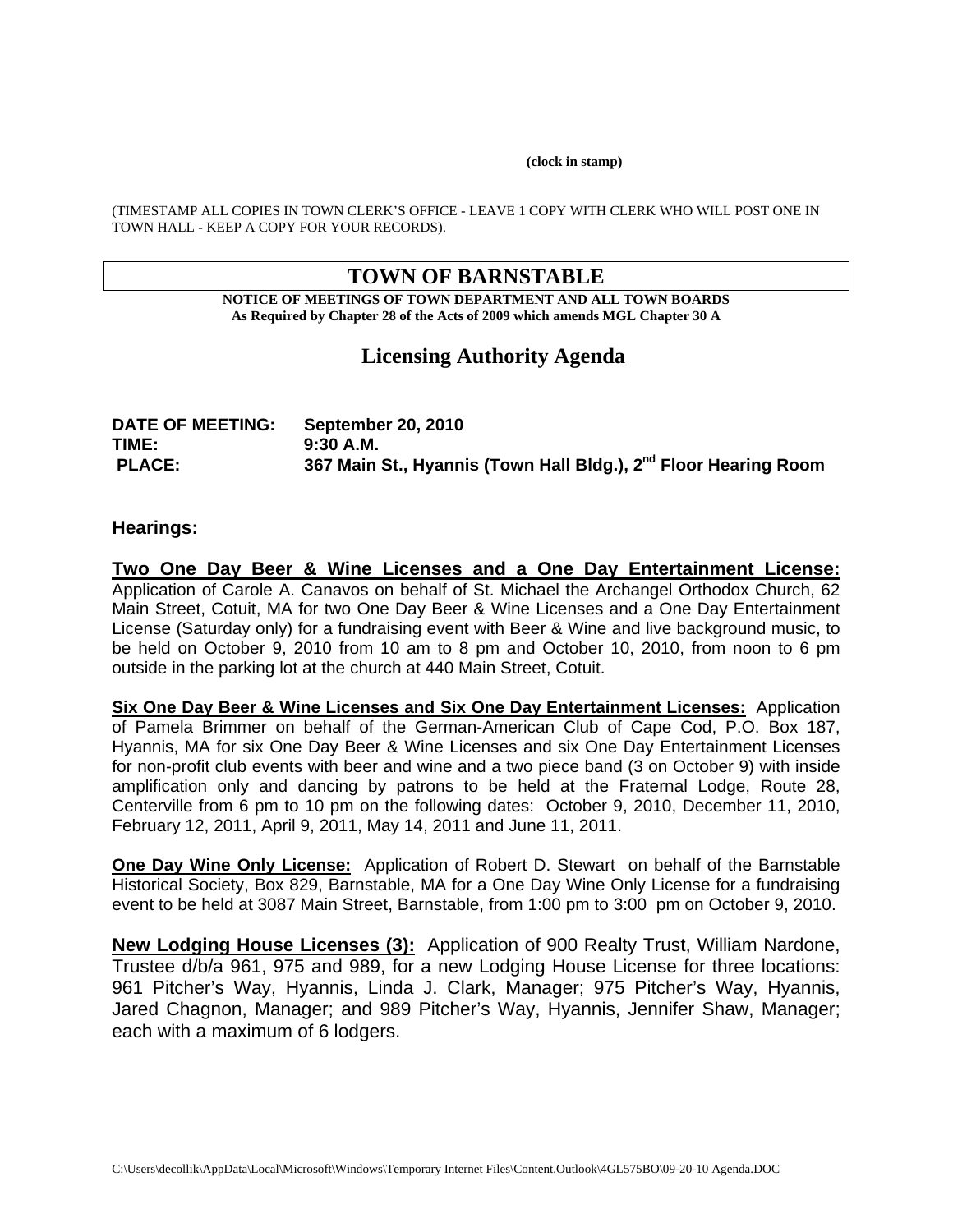**Increase in Alcohol License Fees Effective 1/1/11:** The Barnstable Licensing Authority will hold a public hearing on proposed new fees for alcohol licenses as follows (last change effective 1/1/09):

|                                               | <b>Current Fee</b> | Proposed Fee |
|-----------------------------------------------|--------------------|--------------|
| Club All Alcohol*                             | \$2,150.00         | \$2,225.00   |
| Common Victualler, All Alcohol*               | \$2,950.00         | \$3,050.00   |
| Common Victualler, Wine & Malt*               | \$1,900.00         | \$1.950.00   |
| General on Premises, No Food                  | \$3,750.00         | \$3,900.00   |
| Innholder, All Alcohol                        | \$3,450.00         | \$3,550.00   |
| One Day All Alcohol                           | 90.00              | N/C          |
| One Day Beer & Wine                           | 40.00              | N/C          |
| One Day Wine Only or Malt Only                | \$<br>35.00        | N/C          |
| Package Store All Alcohol                     | \$2,925.00         | \$3,025.00   |
| Package Store Wine & Malt                     | \$1,900.00         | \$1,950.00   |
| License for Pharmacist to sell alcohol        | \$1,900.00         | \$1,950.00   |
| * includes the \$100.00 Common Victualler fee |                    |              |

This is an average fee increase of 1.68% per year.

**New Lodging House Licenses:** Application of Frederick Riley, for a new Lodging House License for 591 Main Street, West Barnstable, Frederick Riley, Manager; for a maximum of 10 lodgers and 12 parking spaces.

**New Common Victualler License:** Application of Luiz Nascimonto and Erotides Borges Filho, d/b/a Blue Dog, 41 Iyannough Road, Hyannis Erotides Borges Filho, Manager, for a new Common Victualler License, hours of operation to be 6 am to 12 pm, 28 maximum seats and 20 parking spots.

**New Annual Common Victualler Wine & Malt License:** Application of Bangkok Cuisine Hyannis Inc., d/b/a Bangkok Cuisine, 20 Independence Drive, Hyannis, Tanapon Tanasandilok, Manager, for a new Annual Common Victualler Wine & Malt License, with a total of 48 seats at tables and chairs and 5 seats at the counter/bar, operating Mon – Sat 11 am to 10 pm.

**New Annual Common Victualler License:** Application of Luiz Nascimonto and Erotides Borges Filho, d/b/a Blue Dog, 41 Iyannough Road, Hyannis Erotides Borges Filho, Manager, for a new Common Victualler License, hours of operation to be 6 am to 12 pm, 27 maximum seats inside, 12 outside on patio and 20 parking spots.

**New Class II Auto Dealer License:** Application of Harbor Auto Sales II, Inc., d/b/a Harbor Auto Sales, David P. Prunier, Manager, for a New Class II Automobile Dealer's License**,** 380 Yarmouth Road, Hyannis, MA, with a maximum of 75 vehicles on the property. WITHDRAWN 9/8/10.

**Show Cause Hearing:** Show Cause Hearing for Tim Ferreira, d/b/a Ferreira's, 85 Old Yarmouth Road, Hyannis as a result of a complaint made to the Barnstable Police Department, and subsequent ride by the business location, requesting that Mr. Ferreira appear at a Show Cause Hearing on Monday, July 19, 2010 at 9:30 a.m. at the Town Hall Building, 367 Main Street, Hyannis, MA in the 2<sup>nd</sup> Floor Hearing Room for storing